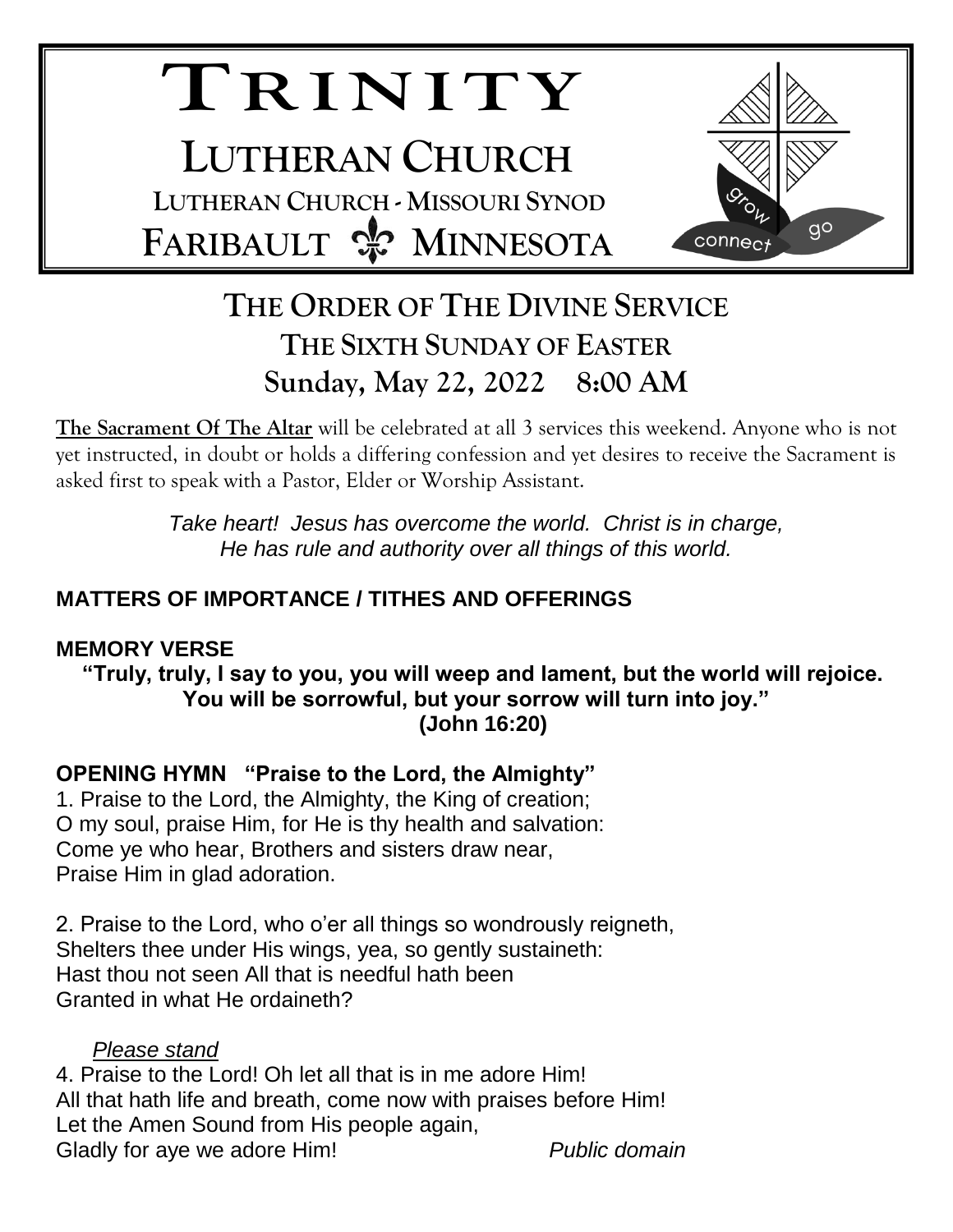Pastor: In the name of the Father and of the  $\Phi$  Son and of the Holy Spirit.

- **People: Amen.**
- Pastor: Alleluia! Christ is risen!
- **People: He is risen indeed! Alleluia!**
- Pastor: This is the day that the LORD has made.
- **People: Let us rejoice and be glad in it.**

#### **CONFESSION AND FORGIVENESS**

- Pastor: Brothers and sisters in Christ, if we say we have no sin, we deceive ourselves, and the truth is not in us.
- **People: But if we confess our sins, God, who is faithful and just, will forgive our sins and cleanse us from all unrighteousness.** 1 John 1:8,9
- Pastor: Let us then confess our sins to God our Father.
- **People: Most merciful God, we confess that we are sinful and unclean. We have sinned against you and each other by what we think, what we say and what we do and do not do. We have not loved You with our whole heart; we have not loved our neighbor as ourselves. We deserve only punishment for our sins.**

#### *(a time for silent confession of sins)*

Pastor: People of God, I have good news for you! God has heard your pleas for mercy and given you His Son, Jesus Christ, to die for you and to rise to bring you life. Therefore, as a called and ordained servant of my Lord Jesus Christ and by His authority, I forgive you all your sins. In the name of God, the Father, Son and Holy Spirit.

#### **HYMN OF PRAISE "Come, Christians, Join to Sing"**

1. Come, Christians, join to sing Alleluia! Amen! Loud praise to Christ our King; Alleluia! Amen! Let all, with heart and voice, Before His throne rejoice; Praise is His gracious choice. Alleluia! Amen! 2. Come, lift your hearts on high, Alleluia! Amen! Let praises fill the sky; Alleluia! Amen! He is our Guide and Friend; To us He'll condescend; His love shall never end. Alleluia! Amen! *Public domain*

Pastor: In peace, let us pray to the Lord. **People: Lord, have mercy.**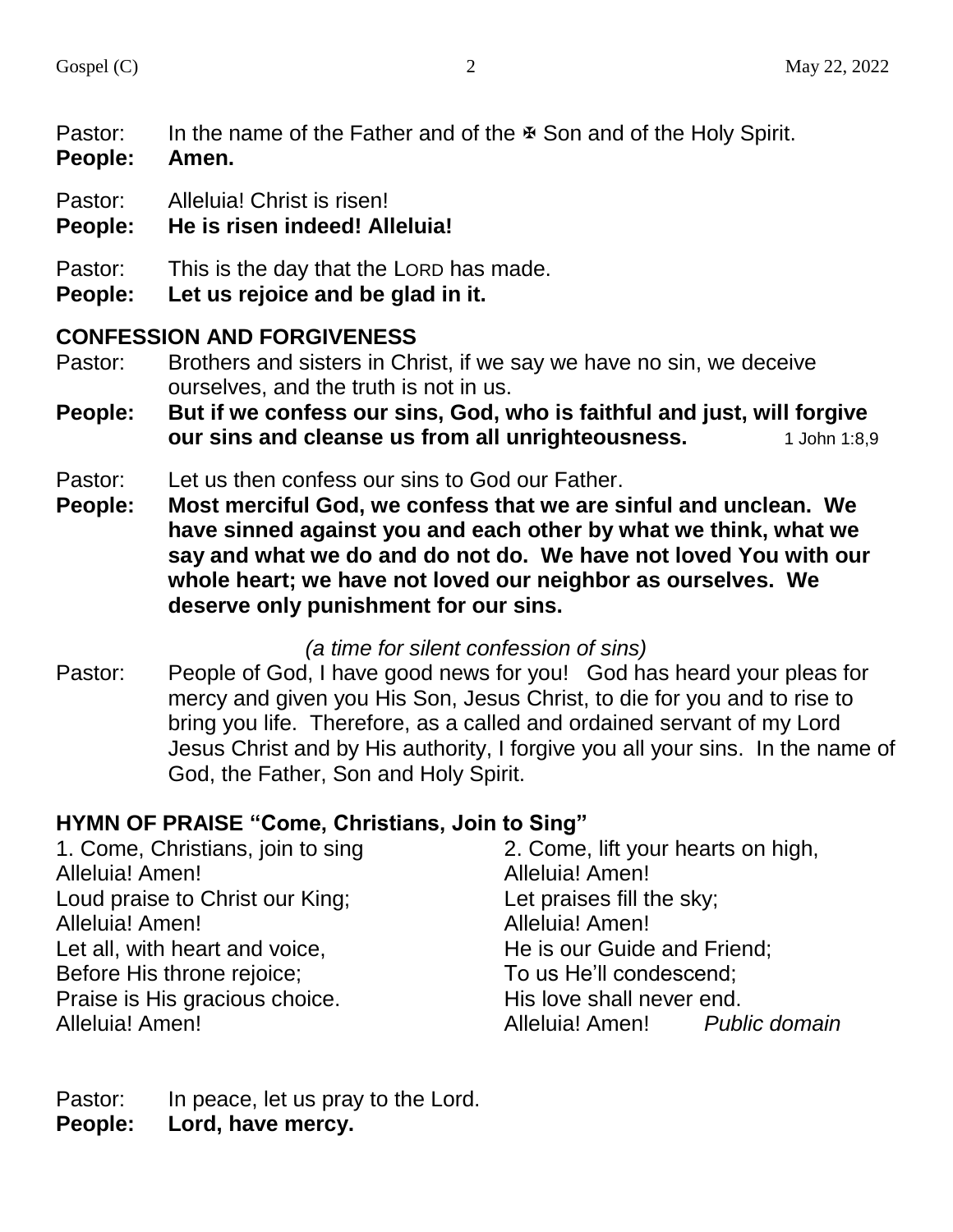Pastor: Jesus said, "I have said these things to you, that in Me you may have peace." For peace in the Body of Christ, let us pray to the Lord.

**People: Lord, have mercy.**

- Pastor: Jesus said, "Take heart; I have overcome the world." For the peace of the whole world, let us pray to the Lord.
- **People: Lord, have mercy.**
- Pastor: Jesus said, "Whatever you ask of the Father in My name, He will give it to you." For peace for all who offer here their worship and praise, let us pray to the Lord.
- **People: Lord, have mercy.**

Pastor: Help, save, comfort, and defend us, gracious Lord.

**People: Amen.**

**FIRST READING** *Acts 16:9–15*

*(Paul and Luke stay with Lydia after her Baptism.)*

 $9A$  vision appeared to Paul in the night: a man of Macedonia was standing there, urging him and saying, "Come over to Macedonia and help us."  $10$ And when Paul had seen the vision, immediately we sought to go on into Macedonia, concluding that God had called us to preach the gospel to them.

<sup>11</sup>So, setting sail from Troas, we made a direct voyage to Samothrace, and the following day to Neapolis,  $12$  and from there to Philippi, which is a leading city of the district of Macedonia and a Roman colony. We remained in this city some days. <sup>13</sup>And on the Sabbath day we went outside the gate to the riverside, where we supposed there was

a place of prayer, and we sat down and spoke to the women who had come together. <sup>14</sup>One who heard us was a woman named Lydia, from the city of Thyatira, a seller of purple goods, who was a worshiper of God. The Lord opened her heart to pay attention to what was said by Paul.<sup>15</sup>And after she was baptized, and her household as well, she urged us, saying, "If you have judged me to be faithful to the Lord, come to my house and stay." And she prevailed upon us.

| Pastor: | This is the Word of the Lord. |
|---------|-------------------------------|
| People: | Thanks be to God.             |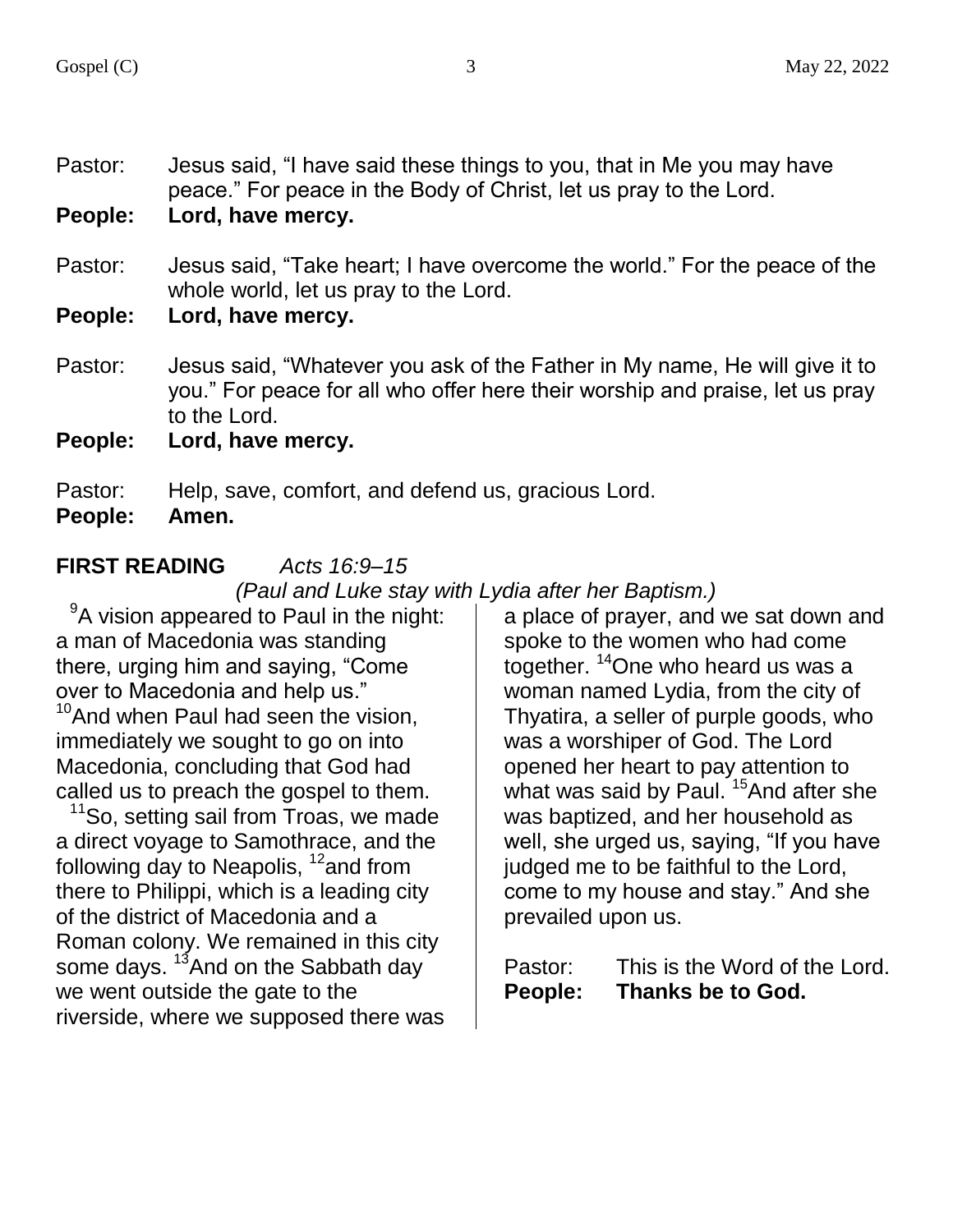#### **EPISTLE** *Revelation 21:9–14, 21–27 (Nothing unclean will ever enter the heavenly Jerusalem.)*

<sup>9</sup>Then came one of the seven angels who had the seven bowls full of the seven last plagues and spoke to me, saying, "Come, I will show you the Bride, the wife of the Lamb." <sup>10</sup>And he carried me away in the Spirit to a great, high mountain, and showed me the holy city Jerusalem coming down out of heaven from God, <sup>11</sup> having the glory of God, its radiance like a most rare jewel, like a jasper, clear as crystal.<sup>12</sup>It had a great, high wall, with twelve gates, and at the gates twelve angels, and on the gates the names of the twelve tribes of the sons of Israel were inscribed— $13$ on the east three gates, on the north three gates, on the south three gates, and on the west three gates. <sup>14</sup>And the wall of the city had twelve foundations, and on them were the twelve names of the twelve apostles of the Lamb.

 $21$ And the twelve gates were twelve pearls, each of the gates made of a single pearl, and the street of the city was pure gold, transparent as glass.

 $^{22}$ And I saw no temple in the city, for its temple is the Lord God the Almighty and the Lamb.  $23$  And the city has no need of sun or moon to shine on it, for the glory of God gives it light, and its lamp is the Lamb.  $^{24}$ By its light will the nations walk, and the kings of the earth will bring their glory into it, <sup>25</sup> and its gates will never be shut by day—and there will be no night there. <sup>26</sup>They will bring into it the glory and the honor of the nations. <sup>27</sup>But nothing unclean will ever enter it, nor anyone who does what is detestable or false, but only those who are written in the Lamb's book of life.

Pastor This is the Word of the Lord. **People: Thanks be to God.**

#### **HYMN FOR THE GOSPEL "Blessed Jesus, at Your Word"**

1. Blessed Jesus, at Your word we are gathered all to hear You. Let our hearts and souls be stirred now to seek and love and fear You. By Your gospel pure and holy, teach us, Lord, to love You solely.

2. All our knowledge, sense, and sight lie in deepest darkness shrouded, Till Your Spirit breaks our night with Your beams of truth unclouded. You alone to God can win us; You must work all good within us.

3. Glorious Lord, Yourself impart; Light of Light, from God proceeding, Open lips and ears and heart; help us by Your Spirit's leading, Hear the cry Your church now raises; Lord, accept our prayers and praises.

*Public domain*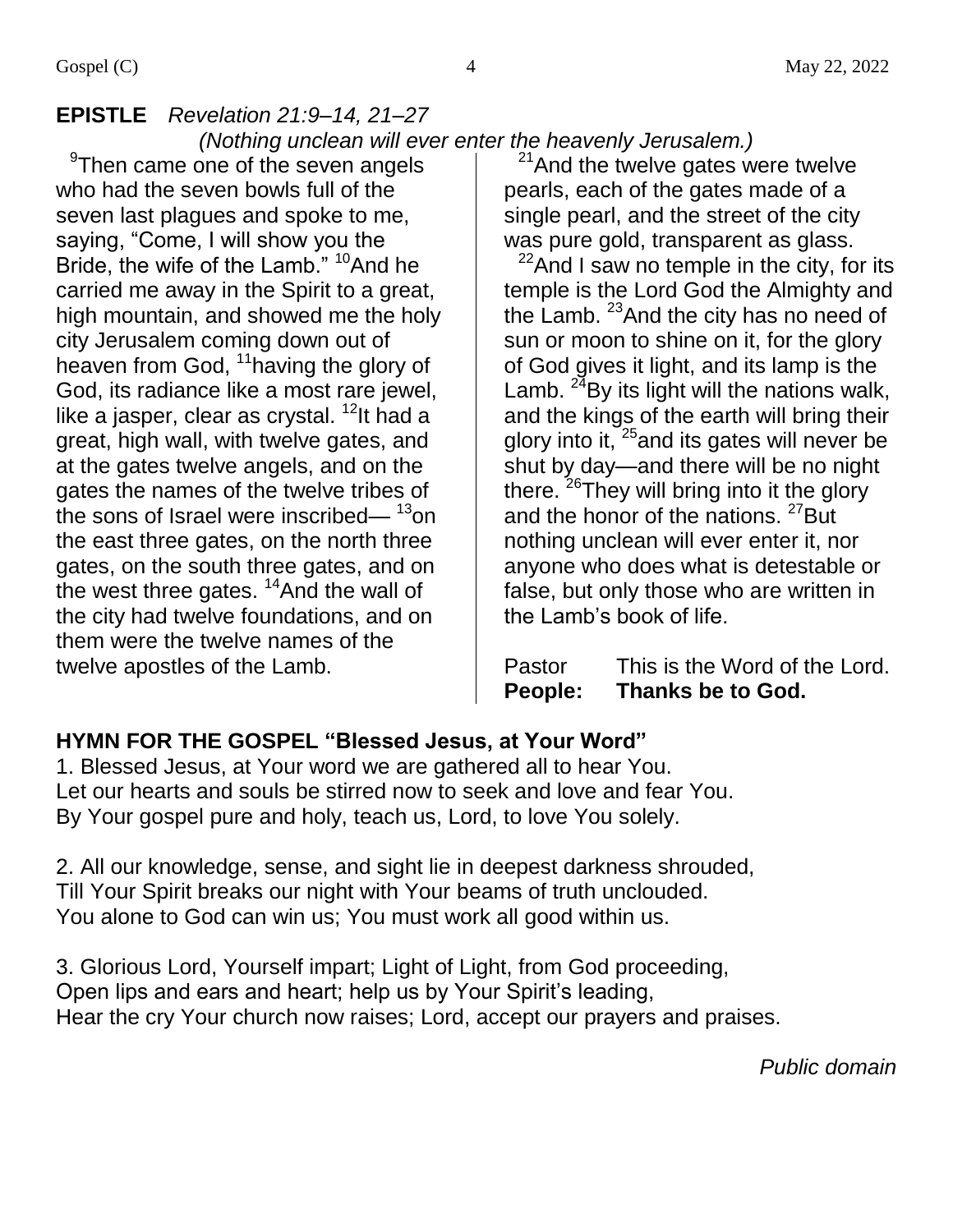#### **GRADUAL** *adapt. from Matthew 28:7; Hebrews 2:7; Psalm 8:6*

Pastor: Christ has risen from the dead.

**People: God the Father has crowned Him with glory and honor,**

Pastor: He has given Him dominion over the works of His hands;

**People: He has put all things under His feet.**

#### **HOLY GOSPEL** *John 16:23–33*

*(Because of Christ's victory, we can pray directly to our Father in heaven.)*

Pastor: The Holy Gospel according to St. John, the sixteenth chapter. **People: Glory to You, O Lord.**

 $^{23}$ In that day you will ask nothing of me. Truly, truly, I say to you, whatever you ask of the Father in my name, he will give it to you. <sup>24</sup>Until now you have asked nothing in my name. Ask, and you will receive, that your joy may be full.

<sup>25"</sup>I have said these things to you in figures of speech. The hour is coming when I will no longer speak to you in figures of speech but will tell you plainly about the Father.  $^{26}$ In that day you will ask in my name, and I do not say to you that I will ask the Father on your behalf;  $27$  for the Father himself loves you, because you have loved me and have believed that I came from God.  $^{28}$ I came from the Father and have come into the

world, and now I am leaving the world and going to the Father."

 $^{29}$ His disciples said, "Ah, now you are speaking plainly and not using figurative speech! <sup>30</sup>Now we know that you know all things and do not need anyone to question you; this is why we believe that you came from God." <sup>31</sup> Jesus answered them, "Do you now believe?  $32$ Behold, the hour is coming, indeed it has come, when you will be scattered, each to his own home, and will leave me alone. Yet I am not alone, for the Father is with me. <sup>33</sup>I have said these things to you, that in me you may have peace. In the world you will have tribulation. But take heart; I have overcome the world."

Pastor: This is the Gospel of the Lord. **People: Praise to You, O Christ.**

#### **CHILDREN'S MESSAGE**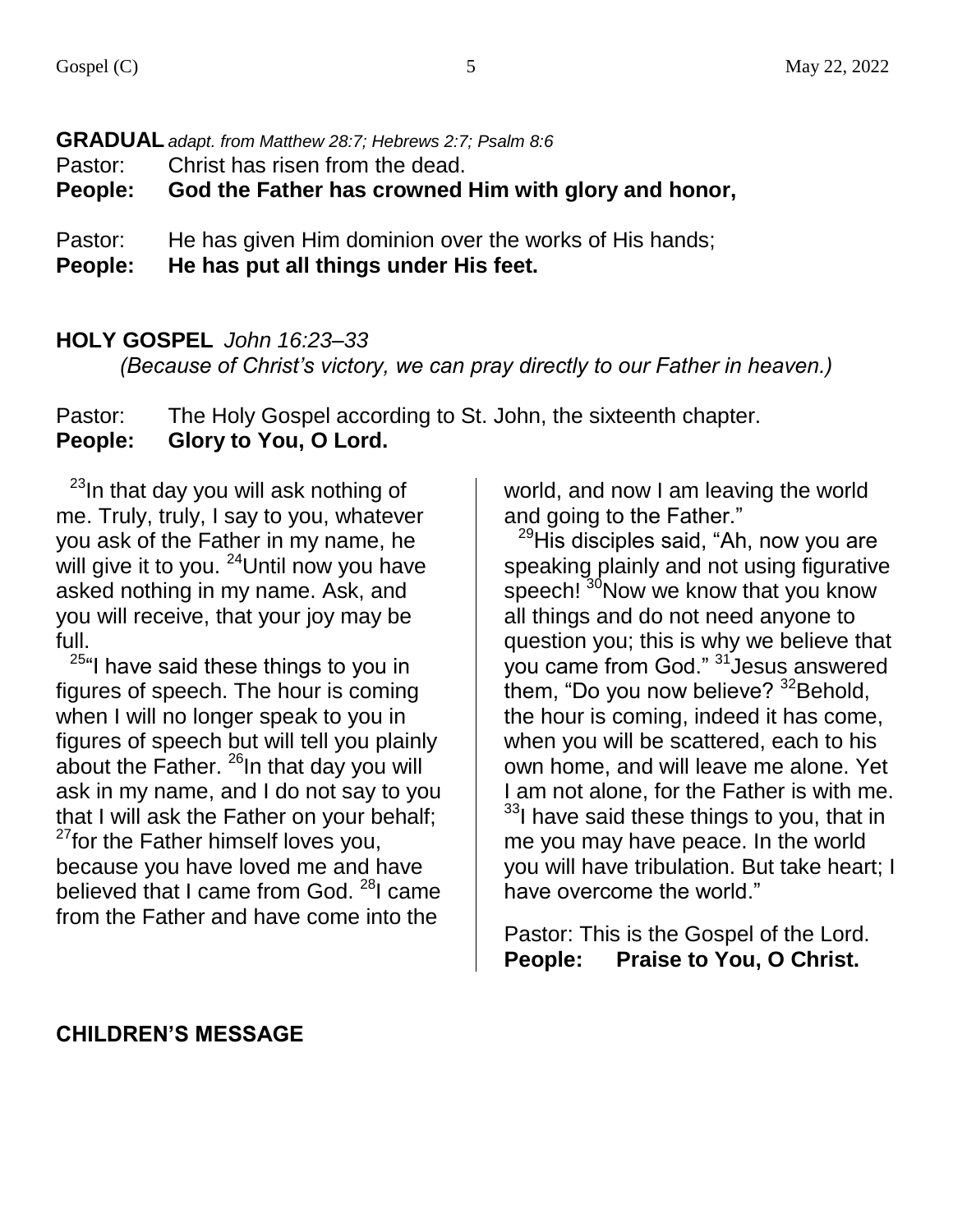#### **HYMN OF THE DAY "This Is My Father's World"**

1. This is my Father's world, And to my list'ning ears All nature sings, and round me rings The music of the spheres. This is my Father's world; I rest me in the thought Of rocks and trees, of skies and seas His hand the wonders wrought.

2. This is my Father's world: The birds their carols raise, The morning light, the lily white, Declare their Maker's praise. This is my Father's world: He shines in all that's fair; In the rustling grass I hear Him pass, He speaks to me everywhere.

3. This is my Father's world: O let me ne'er forget That though the wrong seems oft so strong, God is the Ruler yet. This is my Father's world: Why should my heart be sad? The Lord is King, let the heaven's ring! God reigns; let earth be glad! *Public domain*

**SERMON "TAKE HEART; JESUS HAS OVERCOME THE WORLD"**  *The Rev. Paul Rieger*

#### **CREED** *Apostles' Creed*

**I believe in God, the Father Almighty, maker of heaven and earth. And in Jesus Christ, His only Son, our Lord, who was conceived by the Holy Spirit, born of the virgin Mary, suffered under Pontius Pilate, was crucified, died and was buried. He descended into hell. The third day He rose again from the dead. He ascended into heaven and sits at the right hand of God the Father Almighty. From thence He will come to judge the living and the dead. I believe in the Holy Spirit, the holy Christian Church, the communion of saints, the forgiveness of sins, the resurrection of the body, and the life everlasting. Amen**

#### **PRAYER OF THE CHURCH**

Pastor: "In that day," Jesus said, we would pray directly to our Father in heaven. This side of Easter and Pentecost, we know that all we ask is based on our Lord's death and resurrection. Let us therefore take our concerns to our heavenly Father. We pray for all people according to their needs and offer our special thanks, and concerns, for You promise to always hear the prayers of Your children.

> Special petitions are offered here. The Pastor ends each petition with "Lord, in Your mercy" and the congregation will respond, **"Hear our prayer."**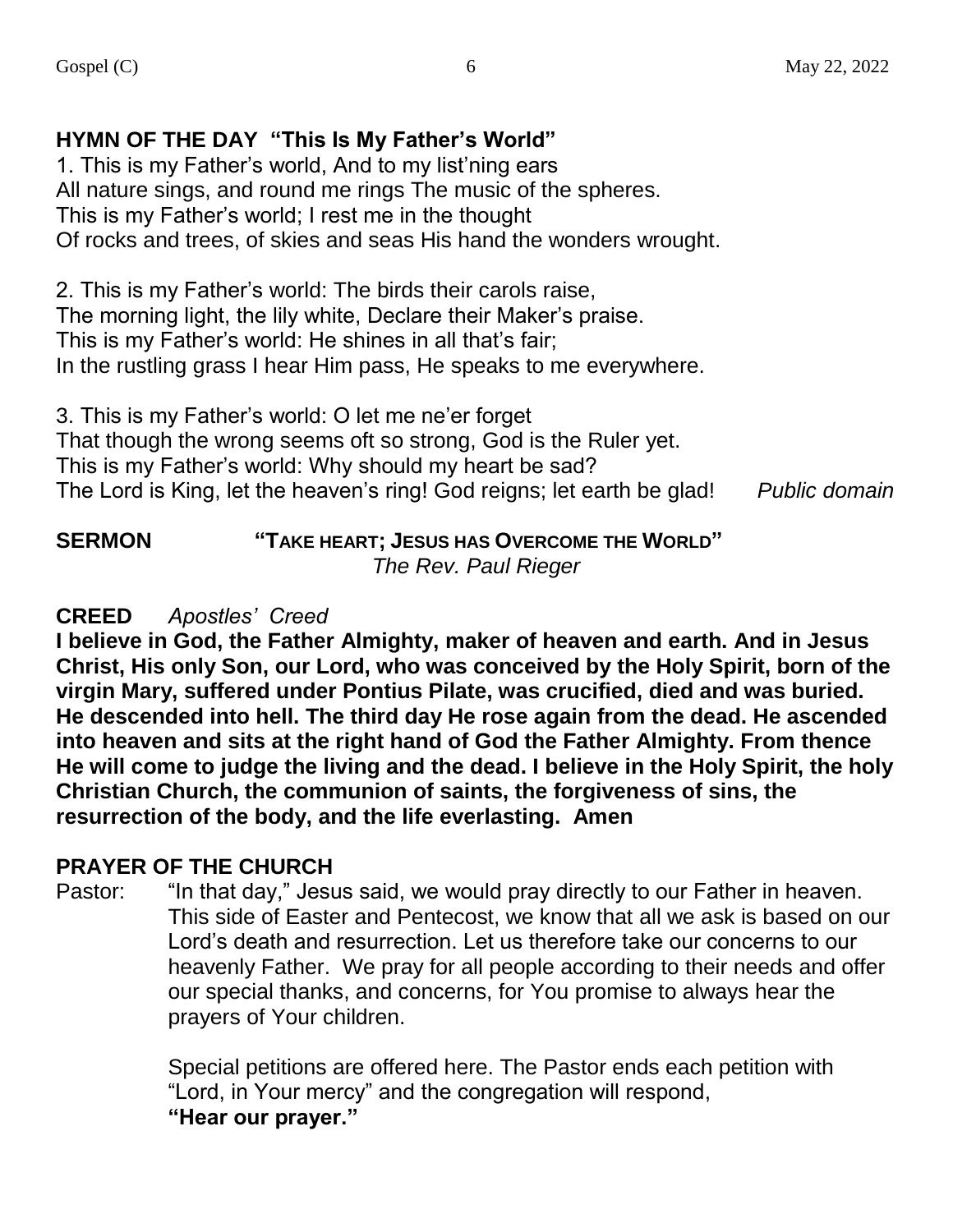- Pastor: Into Your hands, O Lord, we commend all for whom we pray, trusting in Your mercy, through Your Son, Jesus Christ, our Lord.
- **People: Amen.**
- Pastor: Hear us as we pray as You have taught us:

#### **LORD'S PRAYER** *Matthew 6:9–13*

**People: Our Father who art in heaven, hallowed be Thy name, Thy kingdom come, Thy will be done on earth as it is in heaven; give us this day our daily bread; and forgive us our trespasses as we forgive those who trespass against us; and lead us not into temptation, but deliver us from evil. For Thine is the kingdom and the power and the glory forever and ever. Amen.**

#### **HYMN OF COMMUNION PREPARATION "Create in Me a Clean Heart"**

Create in me a clean heart, O God, and renew a right spirit within me. Cast me not away from Thy presence, and take not Thy Holy Spirit from me. Restore unto me the joy of Thy salvation; and uphold me with Thy free spirit. Amen.

*Public domain*

**PREFACE** *2 Timothy 4:22*

- Pastor: The Lord be with you.
- **People: And also with you.**
- Pastor: Lift up your hearts.
- **People: We lift them to the Lord.**
- Pastor: Let us give thanks to the Lord our God.
- **People: It is right to give Him thanks and praise.**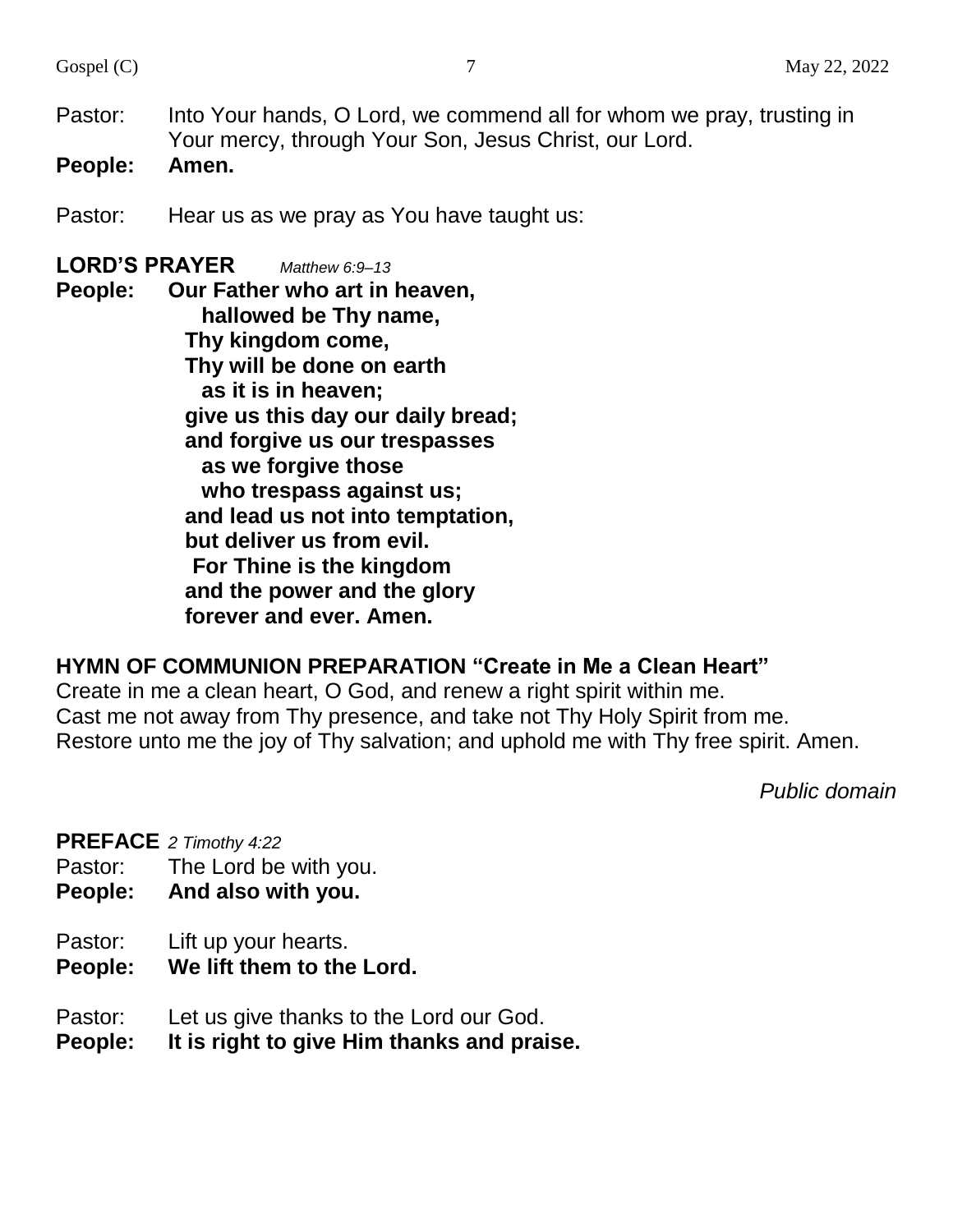Pastor: Together, we celebrate the Lord's Supper, confident that we receive Jesus' body and blood in, with, and under the bread and the wine. With it, we also receive the forgiveness of sins and a stronger bond to God and to each other. Through this supper, we confess and share in our faith with one another, trusting in Jesus' words for the forgiveness of our sins. As Holy Communion is a confession of our faith, we require that those who receive the Lord's Supper share in the beliefs that we hold. So, hear now the words of our Lord Jesus, spoken at the time of the Last Supper:

*(Words of our Lord spoken here.)*

- Pastor: Do you believe that with the bread and the wine you are receiving the very body and blood of our Lord Jesus Christ?
- **People: Yes, I believe.**
- Pastor: Do you believe that in this Supper you are receiving the very gifts and blessings that God freely gives, which are the forgiveness of sins through Christ's death and resurrection; communion with Christ and each other; and the promise of eternal life?
- **People: Yes, I believe.**
- Pastor: As often as we eat this bread and drink this cup, we proclaim the Lord's death until He comes.
- **People: Amen. Come, Lord Jesus.**
- Pastor: Then, welcome to the Table of the Lord. The peace of the Lord be with you always.
- **People: Amen**

#### **DISTRIBUTION HYMNS**

#### **"O the Deep, Deep Love of Jesus"**

- 1. O the\_ deep, deep, love of\_ Je\_sus, Vast, un\_meas\_ured, bound\_less, free, Roll-ing\_ as a might-y\_ o\_cean In its\_ full\_ness o\_ver me. Un-der\_neath me, all a\_round me, Is the\_ cur-rent of Your\_ love; Lead-ing on-ward, lead-ing home ward To my glo-ri-ous rest a-bove.
- 2. O the\_ deep, deep love of\_ Je\_sus, Spread His\_ praise\_ from shore\_ to shore! How He\_lov-eth, ev-er\_lov\_eth, Chang-eth\_nev\_er, nev\_er-more; How He\_ watch-es o'er His\_ loved ones, Died to\_ call them all His\_ own; How for\_them He in-ter\_ced\_eth, Watch-eth\_o'er\_them from\_the throne.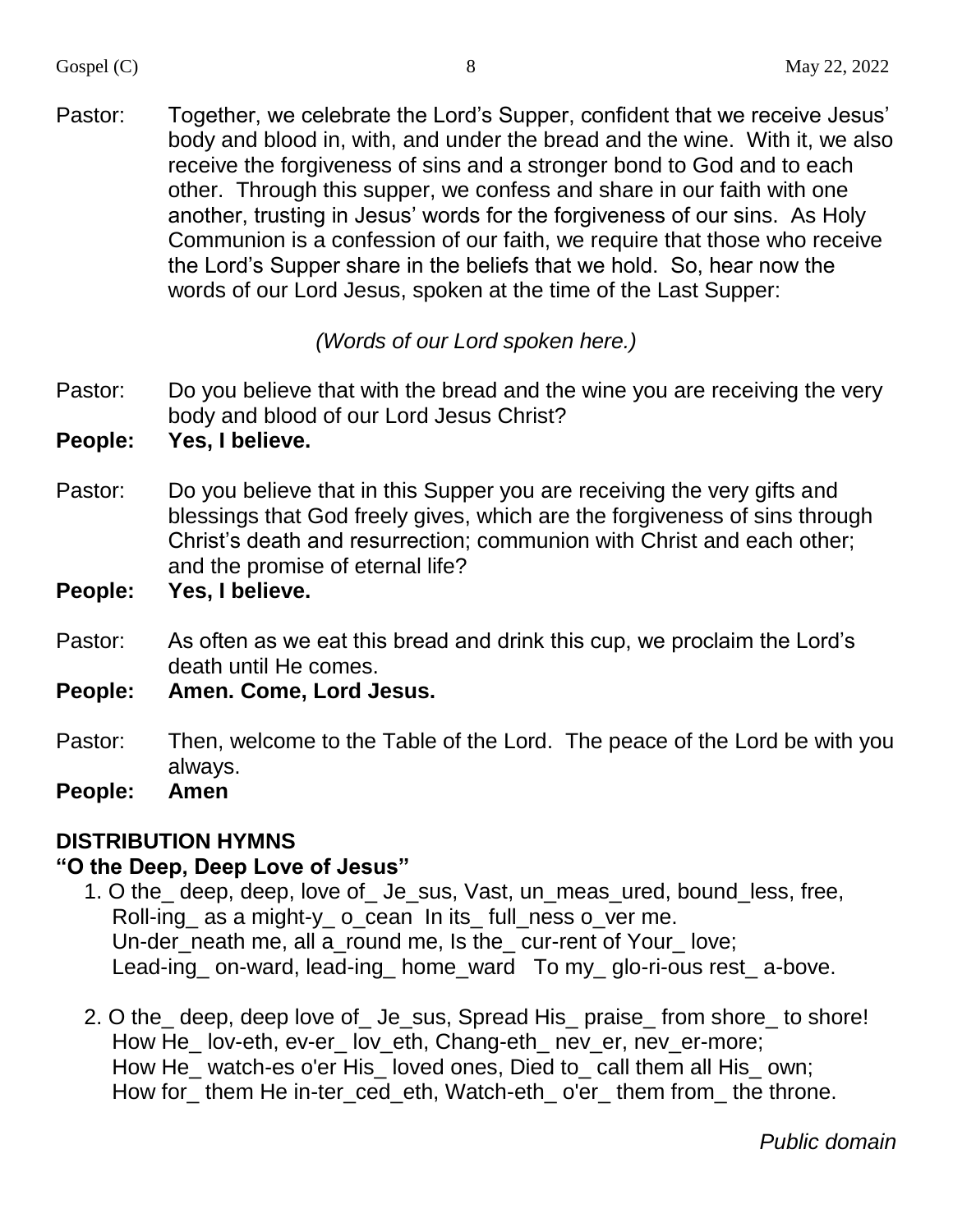#### **"Blessed Assurance"**

- 1. Bless-ed as-sur-rance, Je-sus is mine! O what a fore-taste of glo-ry di-vine! Heir of sal-va-tion, pur-chase of God, Born of His Spir-it, washed in His blood. This is my sto-ry, this is my song, Prais-ing my Sav-ior all the day long; This is my sto-ry, this is my song, Prais-ing my Sav-ior all the day long.
- 2. Per-fect sub-mis-sion, per-fect de-light! Vi-sions of rap-ture now burst on my sight; An-gels de-scend-ing bring from a-bove, Ech-oes of mer-cy, whis-pers of love. This is my sto-ry, this is my song, Prais-ing my Sav-ior all the day long; This is my sto-ry, this is my song, Prais-ing my Sav-ior all the day long.
- 3. Per-fect sub-mis-sion, all is at rest, I in my Sav-iour am hap-py and blest; Watch-ing and wait-ing, look-ing a-bove Filled with His good-ness, lost in His love. This is my sto-ry, this is my song, Prais-ing my Sav-ior all the day long; This is my sto-ry, this is my song, Prais-ing my Sav-ior all the day long.

*Public domain*

#### **"Come, Thou Fount of Every Blessing"** *LSB* 686

#### **COMMUNION DISMISSAL**

- Pastor: The body and blood of our Lord Jesus Christ strengthen and preserve you in body and soul to life everlasting. Depart in peace.
- **People: Amen**

#### **POST-COMMUNION THANKSGIVING**

- Pastor: Let us pray. Gracious God, our heavenly Father, You have given us a foretaste of the feast to come in the Holy Supper of Your Son's body and blood.
- **People: Give us confidence as we pray each day, knowing that You hear our every petition and that Your answers are better than our requests; through Jesus Christ, Your Son, our Lord, who lives and reigns to all eternity, Amen.**

#### **BENEDICTION**

Pastor: Receive now, the blessing of the Lord: The Lord bless you and keep you in His protecting care. The Lord make His face shine on You with blessings beyond number. The Lord look on you with favor and  $\Phi$  give you peace, now and forever. In the name of the Father, and of the Son, and of the Holy Spirit.

**People: Amen.**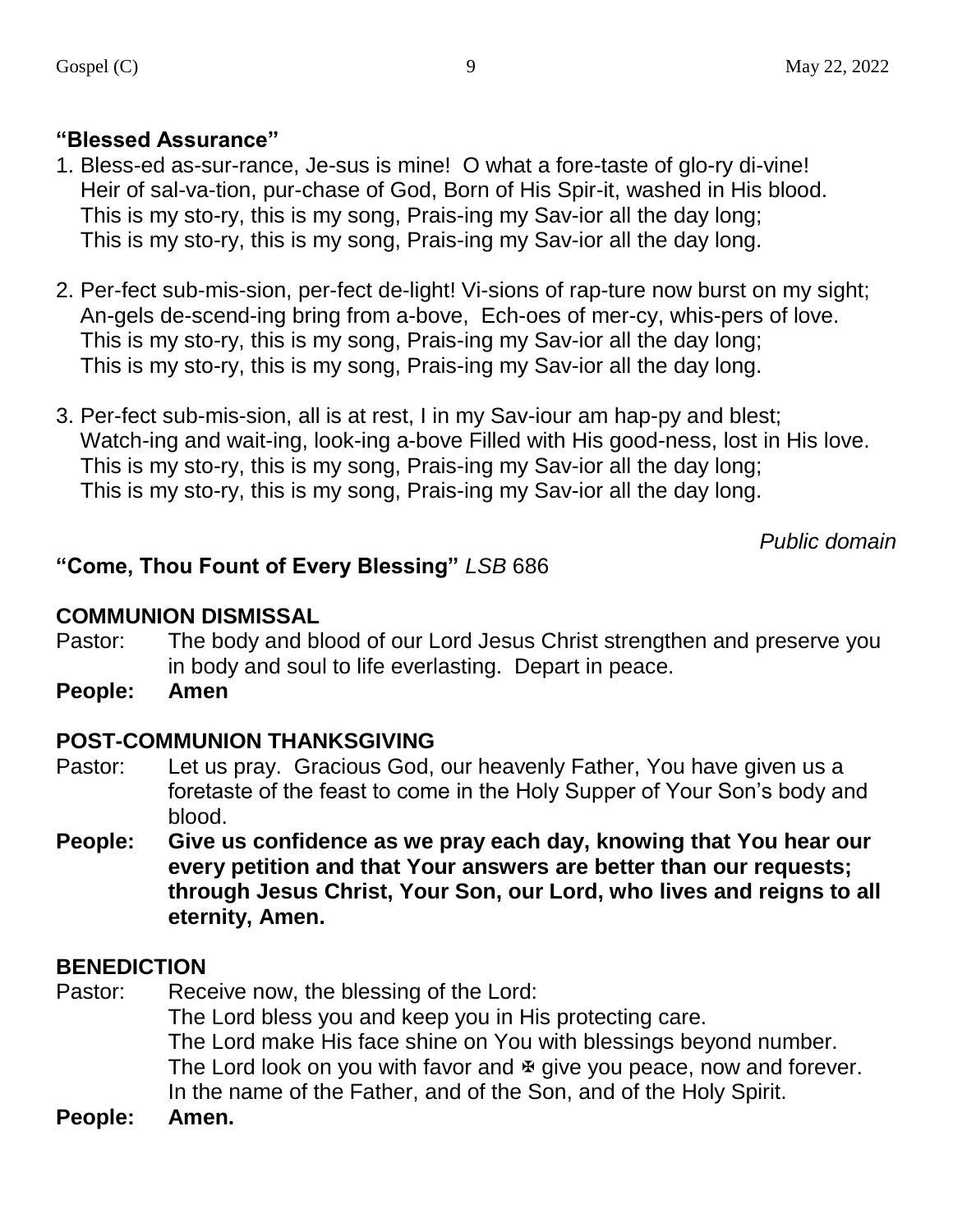#### **MEMORY VERSE**

#### **"I have said these things to you, that in me you may have peace. In the world you will have tribulation. But take heart; I have overcome the world." (John 16:33)**

#### **CLOSING HYMN "Put Peace into Each Other's Hands"**

All: 1. Put peace into each other's hands and like a treasure hold it: Protect it like a candle flame, with tenderness enfold it.

Women Only: 2. Put peace into each other's hands with loving expectation; Be gentle in your words and ways, in touch with God's creation.

All: 3. Put peace into each other's hands, like bread we break for sharing; Look people warmly in the eye: our life is meant for caring.

Men Only: 4. As at communion, shape your hands into a waiting cradle; The gift of Christ receive, revere, united round the table.

All: 5. Put Christ into each other's hands, He is love's deepest measure; In love make peace, give peace a chance and share it like a treasure.

*Words: Hope Publishing Company, Music: 2019 Hope Publishing Company Used by permission. CCLI #918029*

#### **DISMISSAL**

Pastor: Go in God's peace; love and serve your neighbor!

**People: Thanks be to God!**